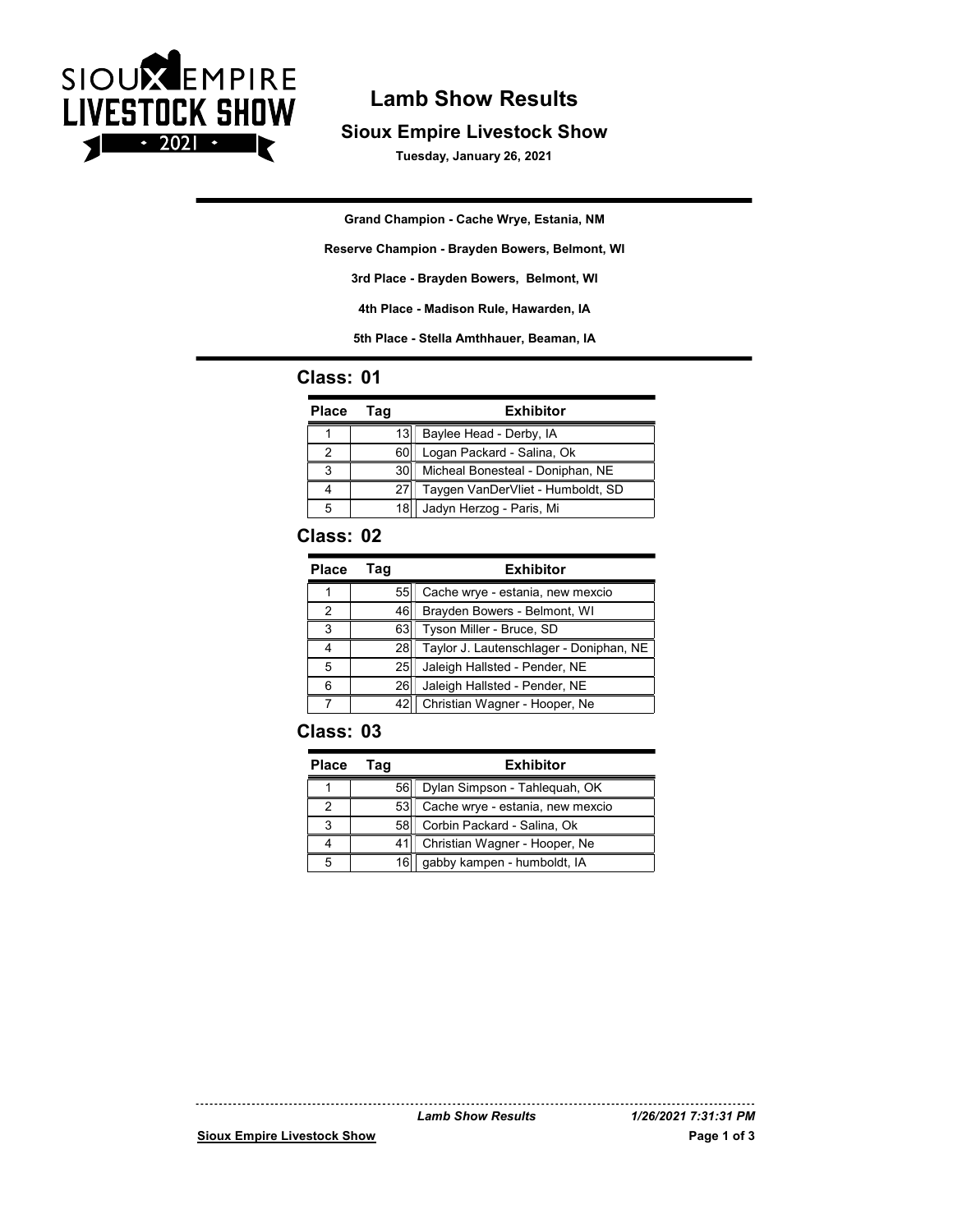## Class: 04

| <b>Place</b> | Tag | <b>Exhibitor</b>                     |
|--------------|-----|--------------------------------------|
|              | 54  | Cache wrye - estania, new mexcio     |
| 2            | 57  | Dylan Simpson - Tahleguah, OK        |
| 3            | 62  | Camden Miller - Bruce, SD            |
| 4            |     | Jackson Allen - Mitchell, NE         |
| 5            | 9   | Sheridan Hank - Aledo, IL            |
| 6            | 24  | Jaleigh Hallsted - Pender, NE        |
|              | 3   | Casey Beaver - Moville, IA           |
| 8            | 17  | gabby kampen - humboldt, IA          |
| 9            | 52  | Brooke Deemer - Washington, Pennsylv |

### Class: 05

| <b>Place</b> | Taɑ   | <b>Exhibitor</b>                |
|--------------|-------|---------------------------------|
|              | 50    | Madison Rule - Hawarden, IA     |
|              |       | 33 Cole Cooper - Elmwood, NE    |
| з            | 10I I | Flint Kennedy - Kirkville, Iowa |
| 4            | 8     | Sheridan Hank - Aledo, IL       |
| 5            |       | 43 Cooper Jackson - Vernal, UT  |
| 6            | 14 I  | jaxon kempen - HUMBOLDT, jowa   |

## Class: 06

| <b>Place</b> | Taq   | <b>Exhibitor</b>                  |
|--------------|-------|-----------------------------------|
|              |       | 35   Stella Amthauer - Beaman, IA |
| 2            | 441   | Cooper Jackson - Vernal, UT       |
| 3            |       | 59 Colt Packard - Salina, Ok      |
| 4            | 321   | Cole Cooper - Elmwood, NE         |
| 5            | 39I i | Khloe Nelson - New Richland, MN   |
| 6            | 51    | Cody Larson - White, SD           |
|              |       | Baylee Head - Derby, IA           |

## Class: 07

| <b>Place</b> | Taq | <b>Exhibitor</b>                |
|--------------|-----|---------------------------------|
|              | 37  | Kaden Nelson - New Richland, MN |
| 2            | 45  | Cooper Jackson - Vernal, UT     |
| 3            |     | Mykel Schmitz - Shepherd, MT    |
| 4            | 15H | jaxon kempen - HUMBOLDT, iowa   |
| 5            |     | Jayden Allen - Mitchell, NE     |
| 6            | 21  | Jessica Kott - Platte, SD       |
|              | 11  | Baylee Head - Derby, IA         |
| 8            | 40  | Christian Wagner - Hooper, Ne   |

### Class: 08

| <b>Place</b> | Гаа             | <b>Exhibitor</b>                        |
|--------------|-----------------|-----------------------------------------|
|              | 52 <sub>1</sub> | Madison Rule - Hawarden, IA             |
|              | 311             | Cole Cooper - Elmwood, NE               |
| 3            | 48H             | Brayden Bowers - Belmont, WI            |
| 4            | 23              | Paityn Peterson - Rhodes, IA            |
| 5            | 29              | Taylor J. Lautenschlager - Doniphan, NE |
| 6            |                 | Casey Beaver - Moville, IA              |